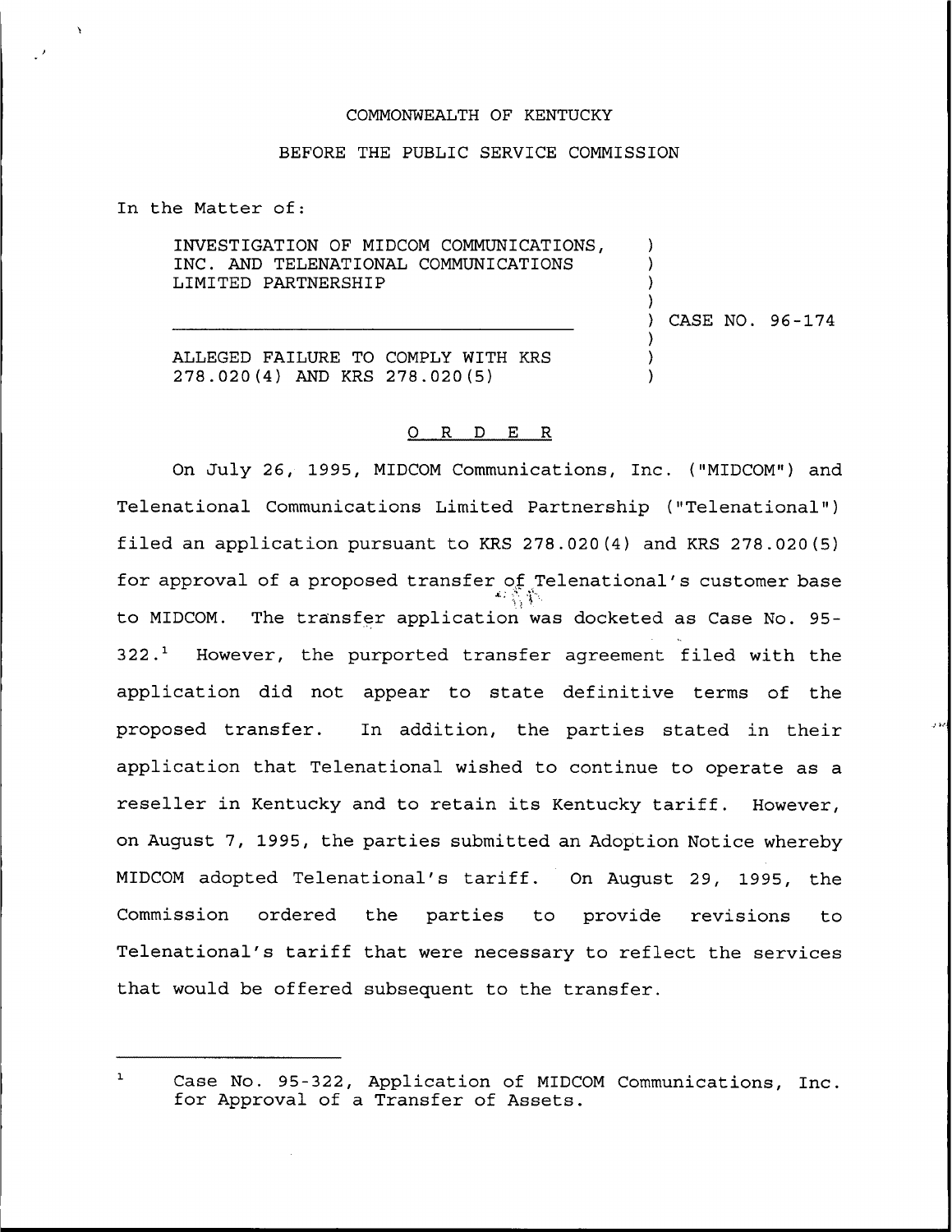On September 15, 1995, the parties moved for an extension of time to respond to the August 29, 1995 Order. The parties stated that the terms of the transfer were still under negotiation and asked that the Commission hold the transfer application in abeyance pending execution of a definitive transfer agreement and final decisions regarding revisions to Telenational's tariff. The parties attached a waiver of the statutorily mandated 60 day period in which the Commission is required to issue a decision in transfers pursuant to KRS 278.020(5). The Commission granted the extension of time.

On February 14, 1996, the parties submitted a document entitled "Assignment, Assumption, Bill of Sale and License Agreement" dated August 15, 1995 (the "Bill of Sale"). The Bill of Sale appears to indicate that the transfer has occurred without Commission approval. Both KRS 278.020(4) and KRS 278.020(5) require parties to obtain Commission approval prior to transfer of ownership or control of a utility furnishing service in Kentucky. It appears that MIDCOM and Telenational have violated these statutes. Consequently, the Commission finds that MIDCON and Telenational should appear before the Commission to show cause why they should not be subject to penalties pursuant to KRS 278.990 for violation of KRS 278.020(4) and KRS 278.020(5).

IT IS THEREFORE ORDERED THAT:

1. MIDCON and Telenational shall appear at <sup>a</sup> hearing scheduled for June 18, 1996, at 10:00 a.m., Eastern Daylight Time, in Hearing Room 1 of the Commission's offices at 730 Schenkel Lane,

 $-2-$